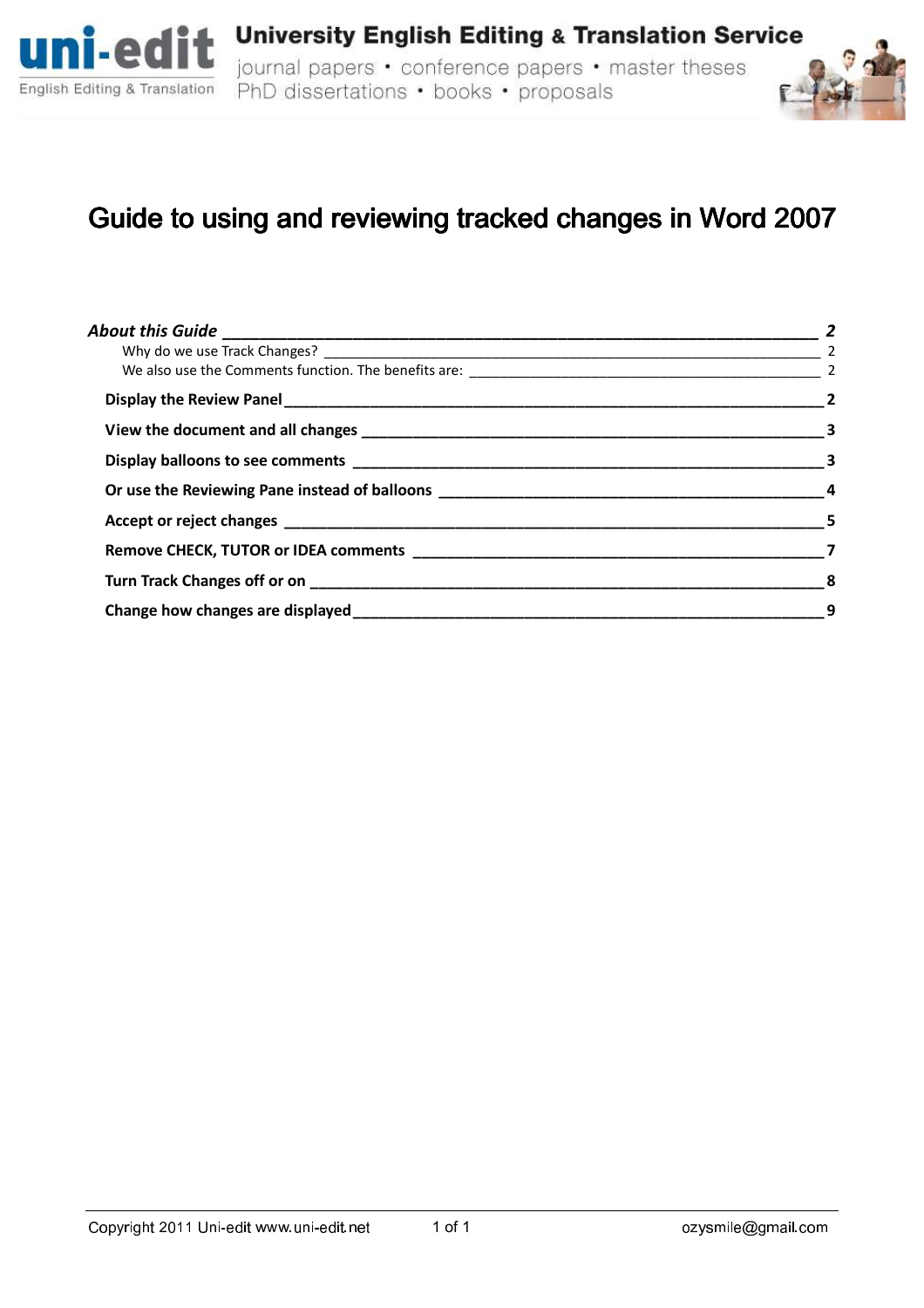# **About this Guide**

#### Why do we use Track Changes?

At Uni-edit, we use the Track Changes function in Microsoft Word for all editing. The benefits are:

- you can see exactly what the editor's changed
- you can choose to accept or reject each individual change

#### We also use the Comments function. The benefits are:

- editor comments are kept separate from the text of your manuscript so there is no confusion
- you can easily see the part of your manuscript to which the comment refers

This guide explains how to review your manuscript using the Reviewing functions of Microsoft Word: how to handles the changes we made using Track Changes and how to handle to Comments we inserted.

### Display the Review Panel

Select the Review panel from the Ribbon. All the required buttons are displayed in the Review panel.

| 围                                                  |                                                                                           | $\frac{1}{2}$ + $\frac{1}{2}$ + $\frac{1}{2}$ + $\frac{1}{2}$ + Final Showing Markup |                                                                   | - Microsoft Word                               |                                          |                                  |                                               |
|----------------------------------------------------|-------------------------------------------------------------------------------------------|--------------------------------------------------------------------------------------|-------------------------------------------------------------------|------------------------------------------------|------------------------------------------|----------------------------------|-----------------------------------------------|
|                                                    | Home<br><b>Insert</b>                                                                     | Page Layout<br>References                                                            | Review<br>Mailings                                                | ndEO Math<br>View<br>Add-Ins                   |                                          |                                  |                                               |
| ABC<br>$\rightsquigarrow$<br>Spelling &<br>Grammar | 入 Research (当 * 證)<br>$\overline{S}$ Thesaurus $\overline{S}$<br>a <sub>b</sub> Translate | O Delete<br>Previous<br><b>New</b><br><b>Mext</b><br>Comment                         | $\rightarrow$<br><b>Courses</b><br>Track<br>Balloons<br>Changes * | ng Markup<br>Show Markup *<br>Reviewing Pane - | Reject -<br>Previous<br>Accept<br>₹ Next | Compare Show Source<br>Documents | $\rightarrow$<br>EA,<br>Protect<br>Document * |
|                                                    | Proofing                                                                                  | Comments                                                                             |                                                                   | Tracking                                       | Changes                                  | Compare                          | Protect                                       |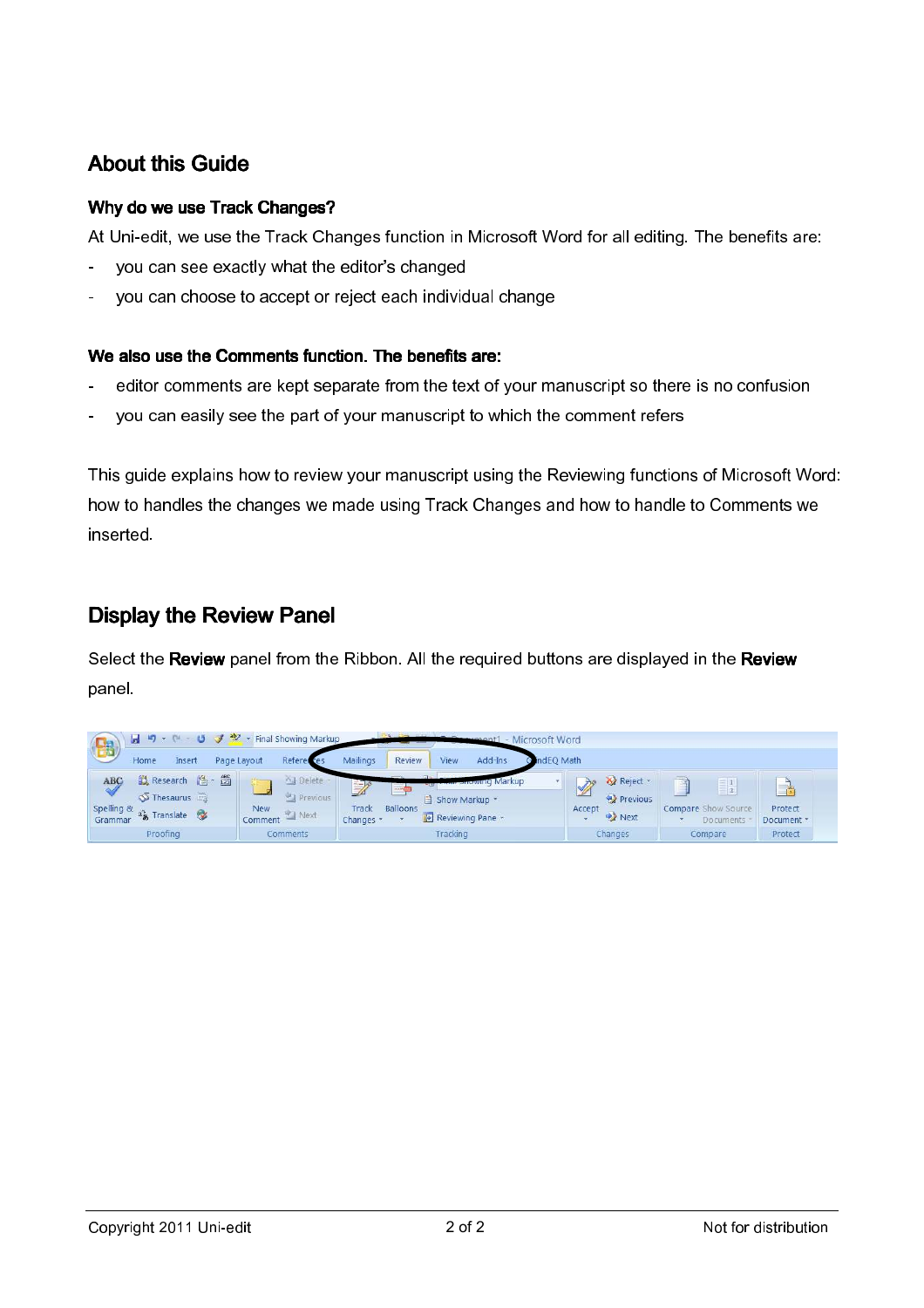### View the document and all changes

Choose Final Showing Markup to display the document with all changes showing.



### Display balloons to see comments

Under Show Markup, select or deselect Comments to display or hide the balloon comments on the right-side of the screen.

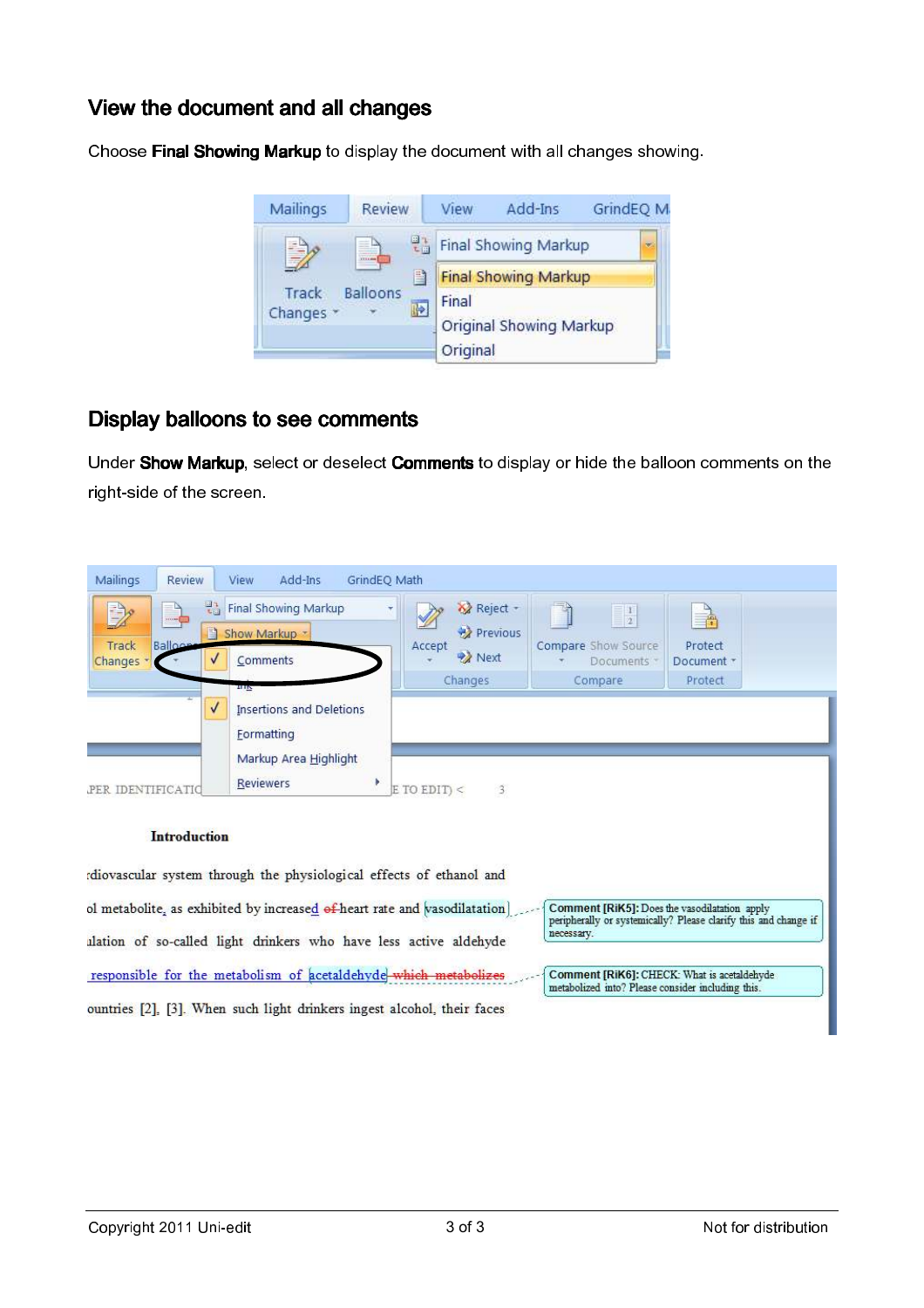## Or use the Reviewing Pane instead of balloons

If the comments are very long, the reviewing pane is more practical. Click on the Reviewing Pane button to display the reviewing pane. You can choose for it to display horizontally or vertically.



When viewing the reviewing pane, you may like to not display formatting changes and insertions and deletions. From the Show Markup menu, deselect these options. Then only comments will display in the reviewing pane.

| u<br>127<br>$-12$<br>Home<br>Insert                                                                                                                                                                                                                                                                                                                                                                             | ab<br>- Final Showing Markup<br>References<br>Page Layout                                                                                                    | Mailings<br><b>Review</b>                     | Add-Ins<br>View                                                                                                                                                                                                                                                                    | GrindEQ Math                                                       |                                                                                                                                     | J172001KYUSHU CHANGES Useful Method to Monitor Alcohol Ingestion - Ozy from Uni-edit.doc M - E X                                                                                                                                                                                                          |                      |
|-----------------------------------------------------------------------------------------------------------------------------------------------------------------------------------------------------------------------------------------------------------------------------------------------------------------------------------------------------------------------------------------------------------------|--------------------------------------------------------------------------------------------------------------------------------------------------------------|-----------------------------------------------|------------------------------------------------------------------------------------------------------------------------------------------------------------------------------------------------------------------------------------------------------------------------------------|--------------------------------------------------------------------|-------------------------------------------------------------------------------------------------------------------------------------|-----------------------------------------------------------------------------------------------------------------------------------------------------------------------------------------------------------------------------------------------------------------------------------------------------------|----------------------|
| 説 Research 图 - 證<br>ABC<br>Thesaurus<br>Spelling &<br>a <sub>3</sub> Translate<br>Grammar<br>Proofing                                                                                                                                                                                                                                                                                                           | Delete<br>Previous<br><b>New</b><br>Next <sub>1</sub><br>Comment<br><b>Comments</b>                                                                          | $\Rightarrow$<br>Balloons<br>Track<br>Changes | 벎<br><b>Final Showing Markup</b><br>Show Markup *<br><b>Comments</b>                                                                                                                                                                                                               | X2 Reject<br><b>Previous</b><br>Accept<br><b>→</b> Next<br>Changes | $\frac{1}{2}$<br>Compare Show Source<br><b>Documents</b><br>Compare                                                                 | à<br>Protect<br>Document *<br>Protect                                                                                                                                                                                                                                                                     |                      |
| 15<br>16<br>17<br>18<br>19                                                                                                                                                                                                                                                                                                                                                                                      | conventional instrument. The weight-<br>one-twentieth of a conventional instrument [5], [6]. This<br>statically measure blood flow even while the subject is | the sensor is ab-                             | <b>Insertions and Deletions</b><br>Formatting<br><b>Reviewers</b><br>system which eliminates the noise caused by vibration and movement which would otherwise occur in a<br>system utilizing fiber-optics [7]. In the present study, we used our MEMS blood flow sensor to monitor | onsumption is only<br>ry compact and can<br>reless transmission    | comment [RiK8]: Define what you mean by a<br>cific name of a machine for comparison.<br>Please check this and change it if required | ventional instrument'? It would be a good idea to give a<br>Comment [RiK9]: CHECK: I am not sure what you mean<br>by the word 'statically' in this context. The blood flow<br>would continue to occur while the subject was moving i.e.<br>there is no static blood flow. Perhaps you mean statistically? |                      |
| 20<br>21<br>22                                                                                                                                                                                                                                                                                                                                                                                                  | (DAC) enlaces of light and honor drinks and                                                                                                                  |                                               | various cardiovascular changes in the peripheries of alcohol drinkers, including heart rate (HR) and<br>peripheral blood flow at the earlobe and fingertip. We compared these data to the breath alcohol content                                                                   |                                                                    |                                                                                                                                     | Commont (DiK10): CUECY, Usuado una define comon                                                                                                                                                                                                                                                           |                      |
| Summary: 32 revisions (filtered) $C^* \times X$                                                                                                                                                                                                                                                                                                                                                                 |                                                                                                                                                              |                                               |                                                                                                                                                                                                                                                                                    |                                                                    |                                                                                                                                     |                                                                                                                                                                                                                                                                                                           |                      |
| <b>Comment [RiK9]</b><br>CHECK: I am not sure what you mean by the word 'statically' in this context. The blood flow would continue to occur while the subject was moving i.e. there is no static blood flow. Perhaps you mean<br>statistically? Please check this and change it if required                                                                                                                    |                                                                                                                                                              |                                               | <b>RiK</b>                                                                                                                                                                                                                                                                         |                                                                    |                                                                                                                                     |                                                                                                                                                                                                                                                                                                           | 25-Jun-11 5:21:00 PM |
| Comment [RiK10]                                                                                                                                                                                                                                                                                                                                                                                                 |                                                                                                                                                              |                                               | <b>RiK</b>                                                                                                                                                                                                                                                                         |                                                                    |                                                                                                                                     |                                                                                                                                                                                                                                                                                                           | 25-Jun-11 4:40:00 PM |
| CHECK: How do you define someone as being a 'heavy' or 'light' drinker? Is there a quantitative cut-off which is used, or is this a purely subjective measure? If there is a cut-off, I would recommend<br>including it in your materials and methods briefly. If not, you should justify why someone is classified as light and someone else as heavy, with literature citations (if nossible) to support you. |                                                                                                                                                              |                                               |                                                                                                                                                                                                                                                                                    |                                                                    |                                                                                                                                     |                                                                                                                                                                                                                                                                                                           |                      |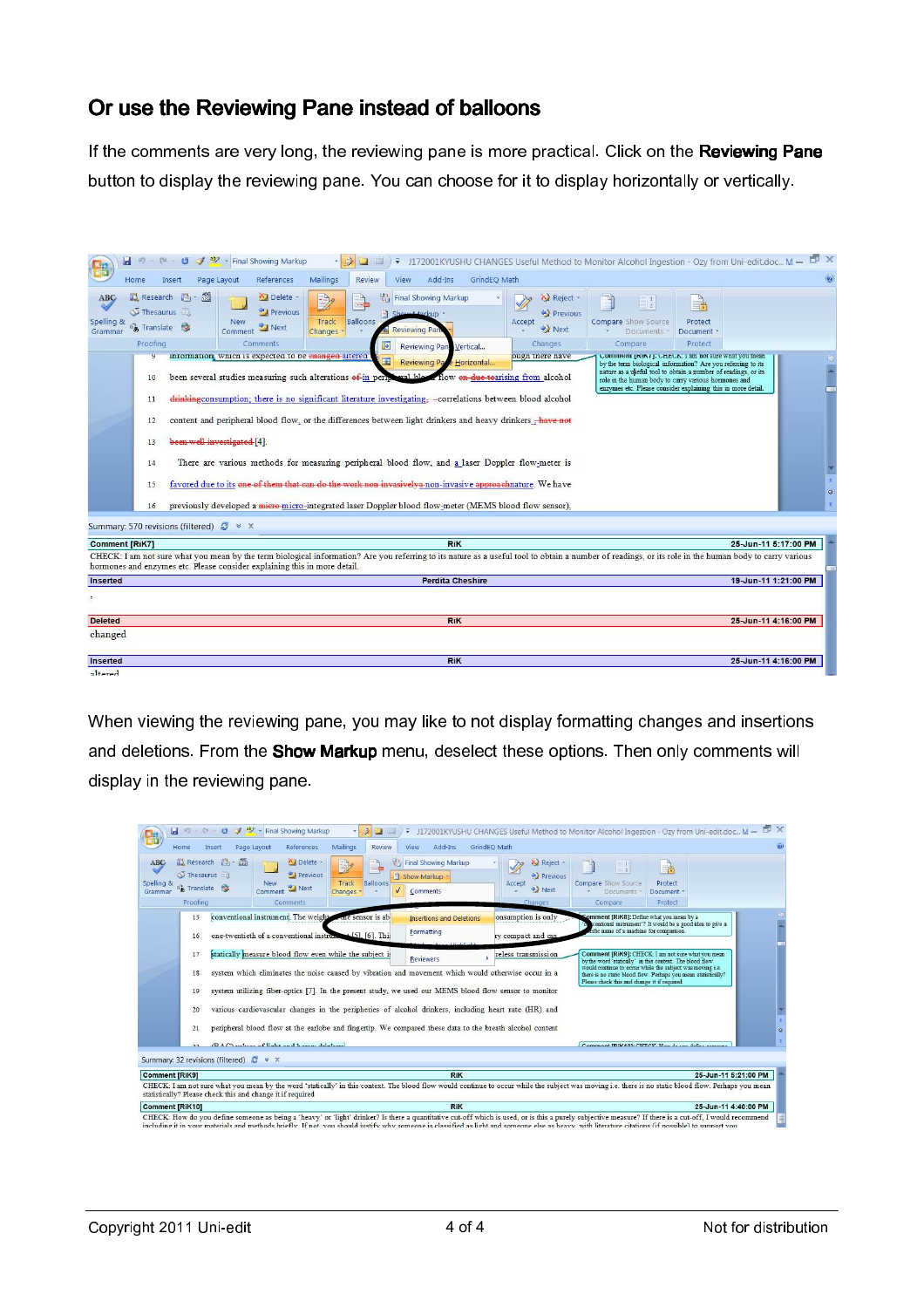# Accept or reject changes

There are three ways to accept a change: (1) one change at a time, (2) a block of text, and (3) the whole document.

#### (1) Accept or reject one change at a time

Place the cursor on the change then click on the tick button. The tick button is in the Reviewing toolbar. If you right-click the mouse you can also find the tick button.

| <b>Review</b>                | View             | Add-Ins                         | GrindEQ Math           |                         |                 |                  |
|------------------------------|------------------|---------------------------------|------------------------|-------------------------|-----------------|------------------|
| com-                         | 国主               | <b>Final Showing Markup</b>     |                        |                         | Reject -        |                  |
| <b>Balloons</b>              | Show Markup *    |                                 |                        | Accept                  | <b>Previous</b> |                  |
|                              | Reviewing Pane * |                                 |                        |                         |                 |                  |
|                              | Tracking         |                                 |                        |                         | anges           |                  |
|                              |                  | Alcohol has diverse a variety   | Ж                      | Cut                     |                 | n be             |
|                              |                  | parasympathetic nervesnervous   | e <sub>e</sub>         | Copy                    |                 | <del>)ort.</del> |
|                              |                  | alcohol drinkers were was exa   | Ċ.                     | Paste                   |                 | egra             |
| blood flow sensor). An incre |                  |                                 |                        | <b>Accept Insertion</b> |                 | low              |
|                              |                  |                                 | $\bar{\bm{\varkappa}}$ | Reject Insertion        |                 |                  |
|                              |                  | ingestion We found that an      | ₿                      | <b>Track Changes</b>    |                 | <del>an</del>    |
|                              |                  | drinkingingestion, and we there | رشتا                   | Hyperlink               |                 | :lati            |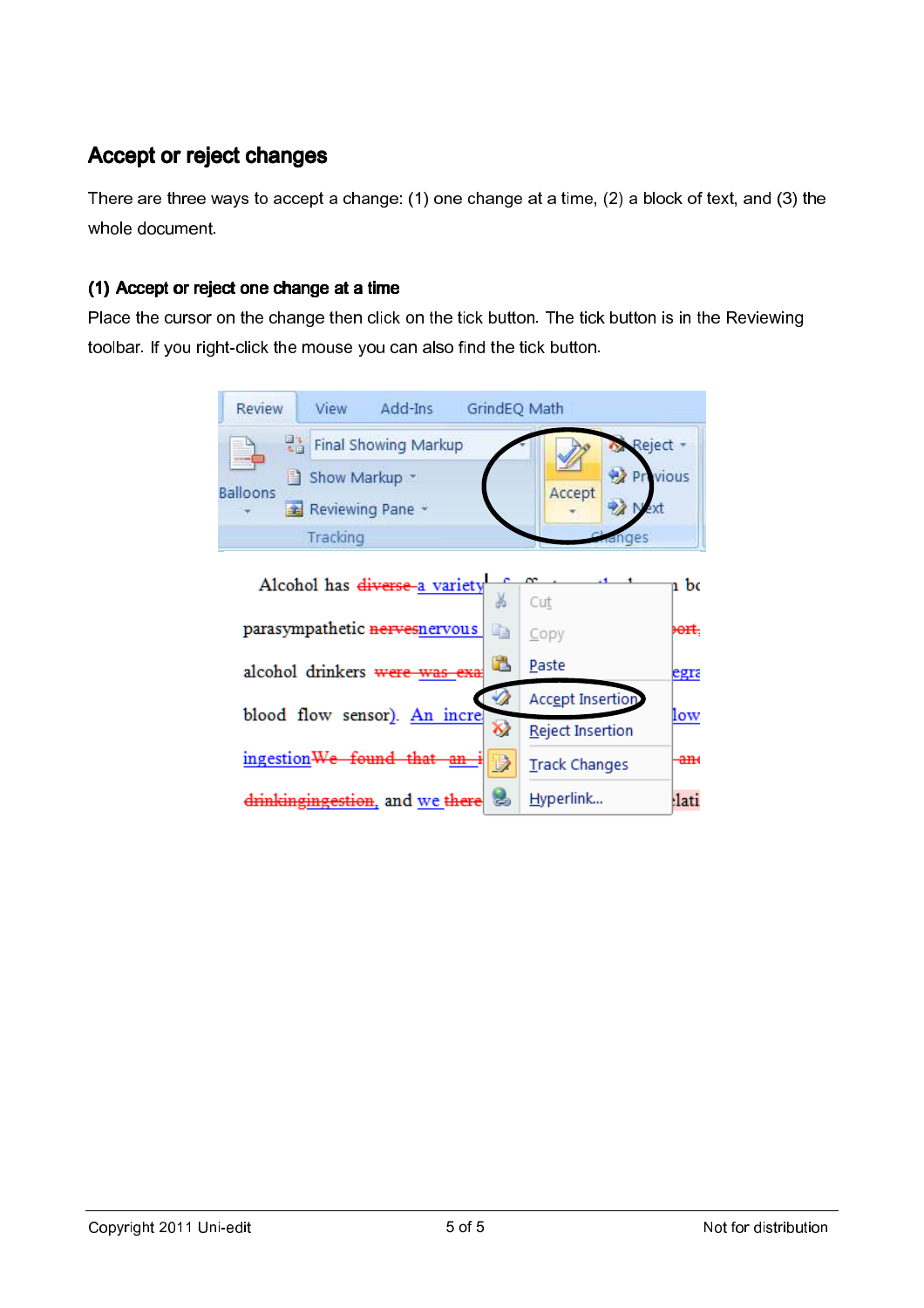#### (2) Accept or reject a block of changes

Select the block of text. Then click the tick button. All the changes in the selected block are accepted. You may need to click the tick button a few times.



#### (3) Accept or reject all changes in the document

You can accept all the changes in the document at once:

| Mailings           | Review          | View     | Add-Ins                                              | GrindEQ Math |               |                                                  |                                       |
|--------------------|-----------------|----------|------------------------------------------------------|--------------|---------------|--------------------------------------------------|---------------------------------------|
| $\Rightarrow$      | <b>ALCOHOL</b>  | e.       | 말 Final Showing Markup<br>Show Markup *              | ç            |               | Reject -<br>Previous                             | $\frac{1}{2}$                         |
| Track<br>Changes * | <b>Balloons</b> |          | Reviewing Pane *                                     |              | Accept        | <b>22</b> Next                                   | Compare Show Sour<br>Documents        |
|                    |                 | Tracking |                                                      |              | $\mathscr{D}$ | Accept and Move to Next                          |                                       |
|                    | <b>Abstract</b> |          |                                                      |              | $\mathscr{A}$ | Accept Change<br><b>Accept All Changes Shown</b> |                                       |
|                    |                 |          | effects on the human body, affecting our both the se |              |               |                                                  | <b>Accept All Changes in Document</b> |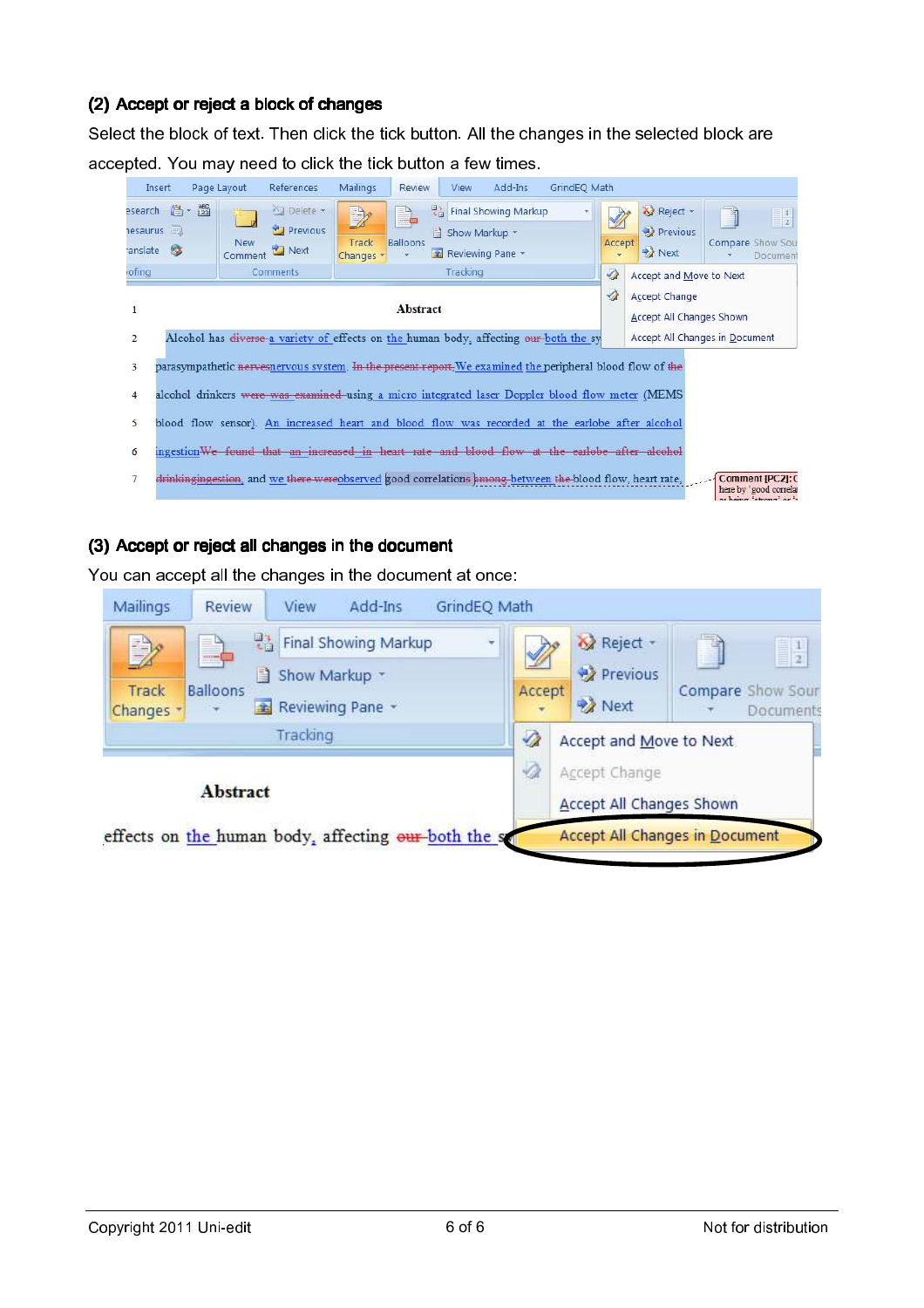# Remove CHECK, TUTOR or IDEA comments

To remove a comment, right-click on the comment and from the menu select Delete Comment (M).



Another way to delete a comment is to use the button shown below. By using this menu you can also delete all comments from the document.



**E THIS LINE WITH YOUR PAPER IDENTIFICATION NUMBER**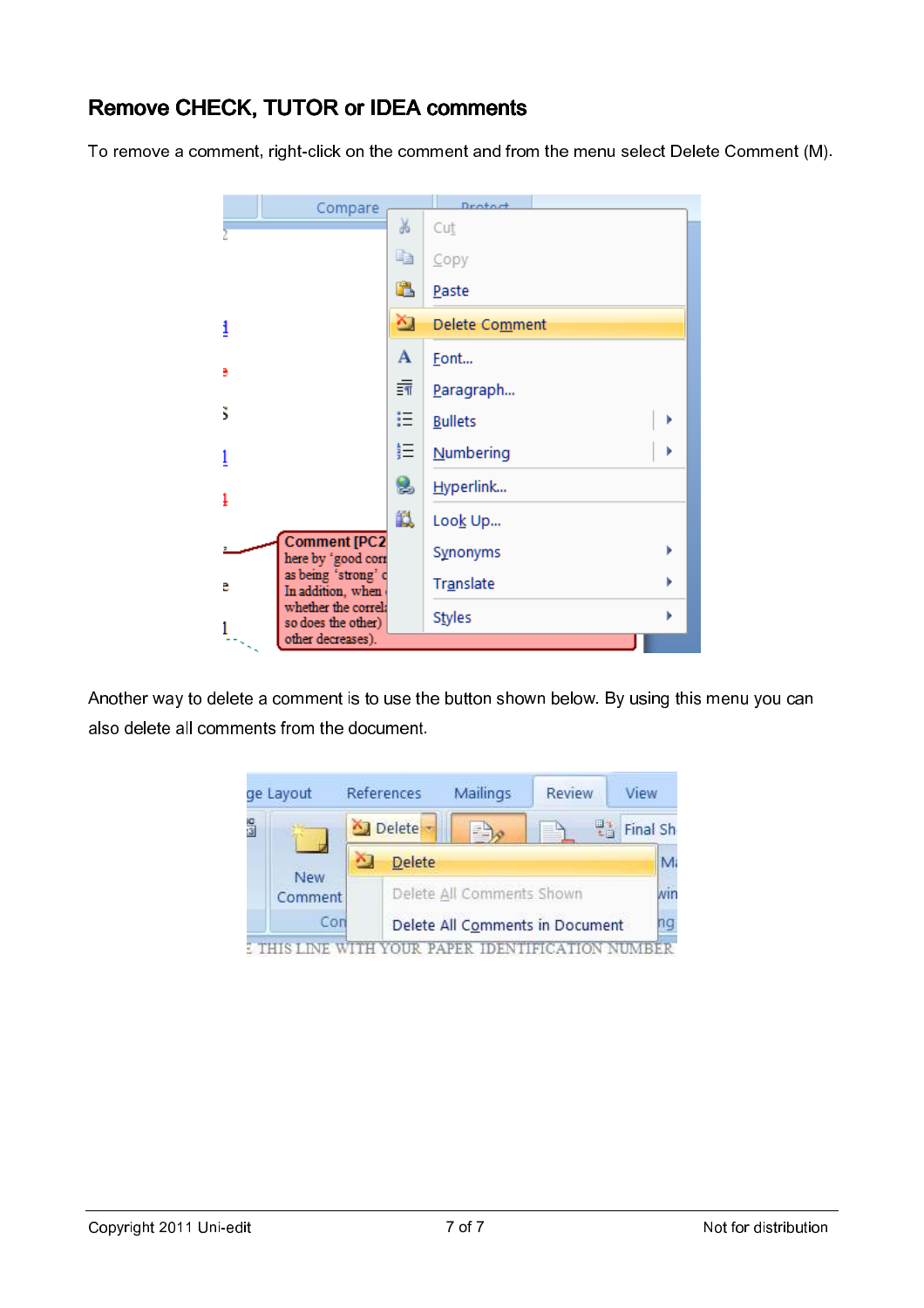# Turn Track Changes off or on

You will most likely make further changes to your document. If you want these new changes to be tracked, then leave Track Changes turned on. This is useful if you want to show your new changes to someone else, eg. your professor, your colleague, or Uni-edit editors. They can be accepted later. If you want these new changes to not be tracked, then click Track Changes to turn off the function.